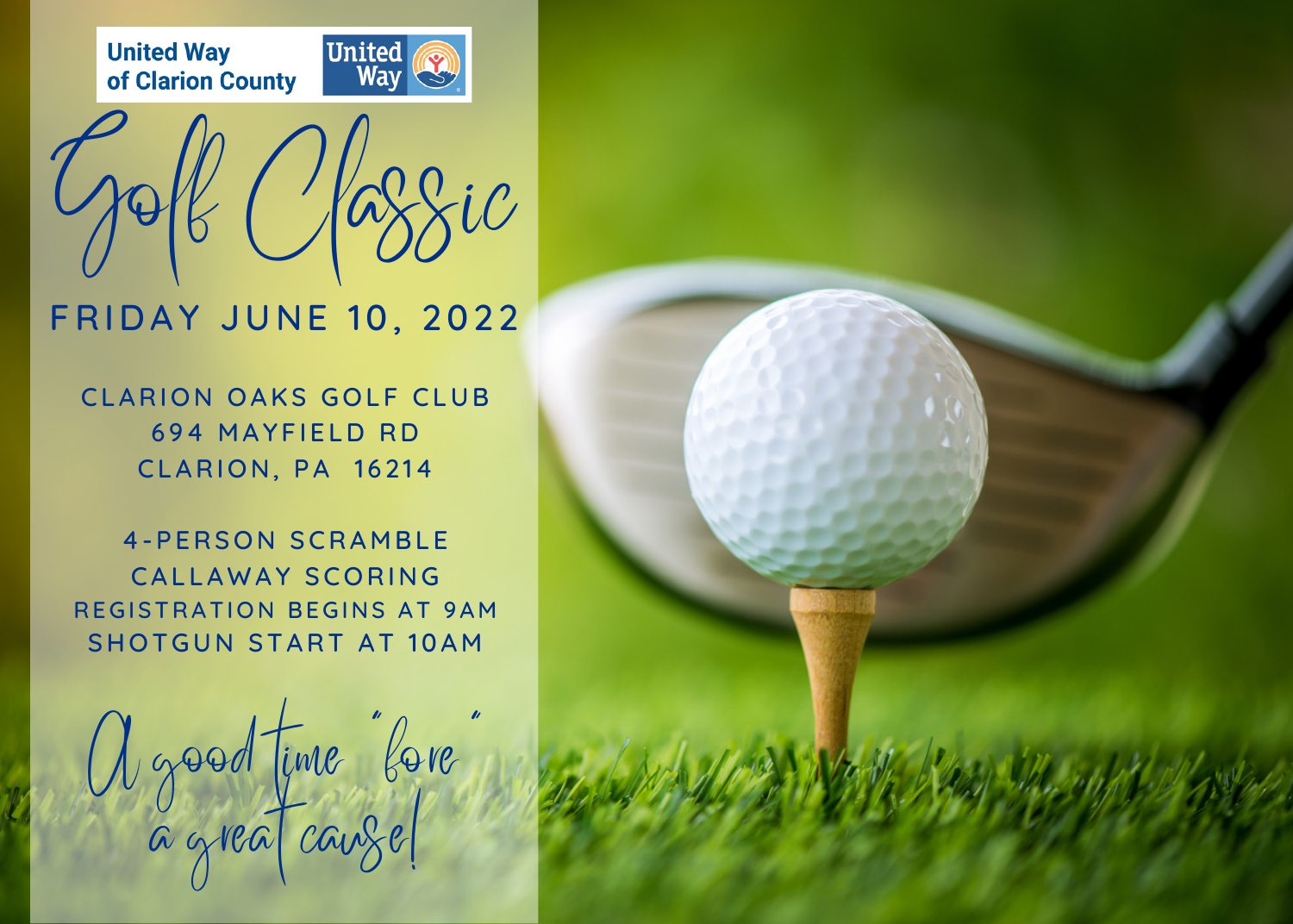

## **\$1,000 Event Sponsor**

Team Registration, Recognition on Sponsor Banner, Greens Fees, Cart, 1 Mulligan per player, Breakfast, Lunch & Dinner, Social Media Promotion, Exclusive Hole Sign

## **\$500 Corporate Sponsor**

Team Registration, Greens Fees, Cart, 1 Mulligan per player, Breakfast, Lunch & Dinner, Social Media Promotion, Hole Sign

## **\$400 Team Sponsor**

Team Registration, Greens Fees, Cart, 1 Mulligan per player, Breakfast, Lunch & Dinner,

**\$400 Dinner Sponsor \$250 Lunch Sponsor \$150 Breakfast Sponsor** Recognition at event (sign and event brochure)

**\$100 Hole Sponsor Prize Sponsor** Hole Sign Note Sign placed with your donated item